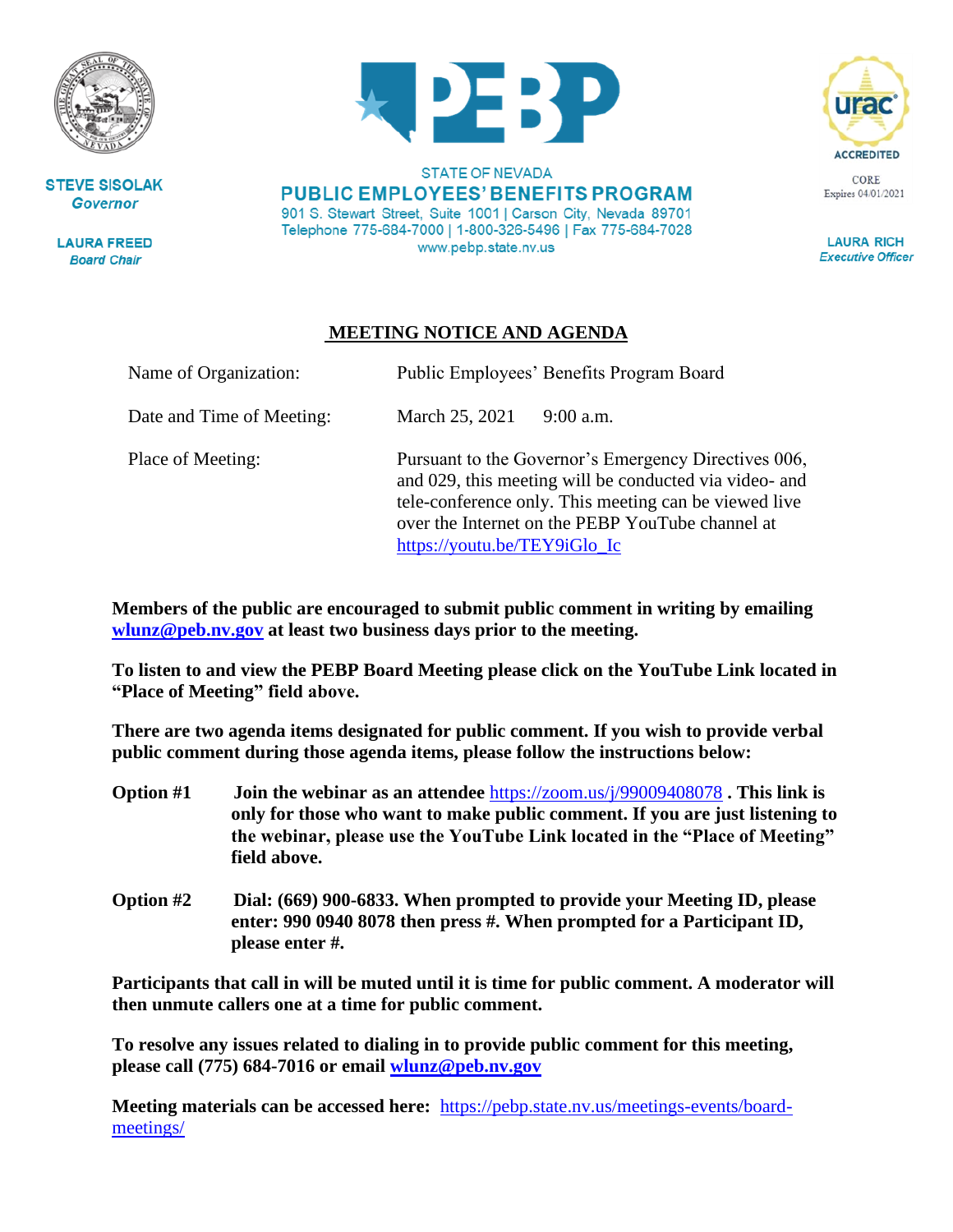## **AGENDA**

- 1. Open Meeting; Roll Call
- 2. Public Comment

Public comment will be taken during this agenda item. No action may be taken on any matter raised under this item unless the matter is included on a future agenda as an item on which action may be taken. Public comments to the Board will be taken under advisement but will not be answered during the meeting. Comments may be limited to three minutes per person at the discretion of the chairperson. Additional three minute comment periods may be allowed on individual agenda items at the discretion of the chairperson. These additional comment periods shall be limited to comments relevant to the agenda item under consideration by the Board. As noted above, members of the public may make public comment by using the callin number provided above. Persons unable to attend the meeting by telephone and persons whose comments may extend past the three minute time limit may submit their public comment in writing to PEBP Attn: Wendi Lunz 901 S. Stewart St, Suite 1001 Carson City NV 89701, Fax: (775) 684-7028 or wlunz@peb.state.nv.us at least two business days prior to the meeting. Persons making public comment need to state and spell their name for the record at the beginning of their testimony.

- 3. PEBP Board disclosures for applicable Board meeting agenda items. (Brandee Mooneyhan, Deputy Attorney General) (Information/Discussion)
- 4. Consent Agenda (Laura Freed, Board Chair) (**All Items for Possible Action**)

Consent items will be considered together and acted on in one motion unless an item is removed to be considered separately by the Board.

- 4.1 Approval of Action Minutes from the January 8 and January 19, 2021 PEBP Board Subcommittee Meetings
- 4.2 Approval of Action Minutes from the January 28, 2021 PEBP Board Meeting
- 4.3 Receipt of quarterly staff reports for the period ending December 31, 2020:
	- 4.3.1 Budget Report
	- 4.3.2 Utilization Report
- 4.4 Receipt of quarterly vendor reports for the period ending December 31, 2020:
	- 4.4.1 HealthSCOPE Benefits Obesity Care Management
	- 4.4.2 HealthSCOPE Benefits Diabetes Care Management
	- 4.4.3 American Health Holdings Utilization and Large Case Management
	- 4.4.4 The Standard Insurance Basic Life and Long-Term Disability Insurance
	- 4.4.5 Willis Towers Watson's Individual Marketplace Enrollment and Performance Report Q2 2021
	- 4.4.6 Hometown Health Providers and Sierra Healthcare Options PPO Network
	- 4.4.7 HealthPlan of Nevada, Inc. Southern Nevada HMO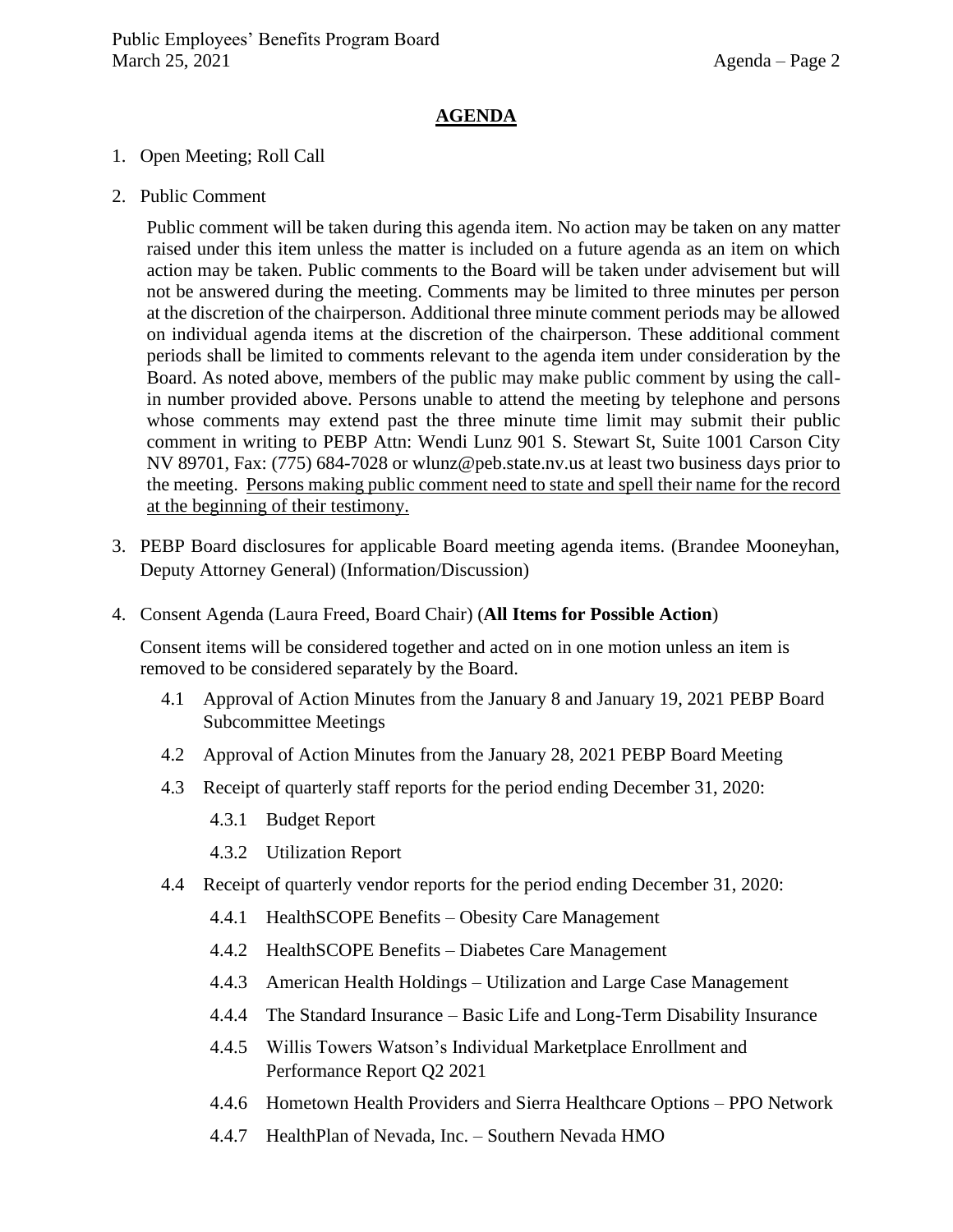- 4.4.8 Doctor on Demand Engagement Report through December 2020
- 4.5 Morneau Shepell/Corestream Voluntary Benefits Report
- 4.6 Receipt of the federally mandated Summaries of Benefits and Coverage documents effective July 1, 2021 for individual coverage and family coverage for PEBP's Consumer Driven Health (CDHP) plan, Exclusive Provider Organization (EPO) plan and Low Deductible (LD) plan.
- 5. Executive Officer Report (Laura Rich, Executive Officer) (Information/Discussion)
- 6. Presentation and possible action on the status and approval of PEBP contracts, contract amendments and solicitations (Cari Eaton, Chief Financial Officer) **(For Possible Action)**
	- 6.1 Contract Overview
	- 6.2 New Contracts
		- 6.2.1 Claim Technologies Inc.
		- 6.2.2 Clifton Larson Allen LLP
	- 6.3 Contract Amendments
	- 6.4 Contract Solicitations
		- 6.4.1 Actuarial Consultants
		- 6.4.2 Group Basic Life Insurance and Long-Term Disability
	- 6.5 Status of Current Solicitations
- 7. Discussion and possible action regarding (1) PEBP's Voluntary Benefit Platform implementation, and (2) selection of voluntary benefits for implementation on January 1, 2022. (Nik Proper, Operations Officer) (**For Possible Action)**
- 8. Discussion and possible action to include approving Plan Year 22 (July 1, 2021 June 30, 2022) rates for State and Non-State employees, retirees and their dependents for the Consumer Driven Health Plan (CDHP), Low Deductible (LD) Plan, Exclusive Provider Organization (EPO) Plan, and Health Maintenance Organization (HMO) Plan (Laura Rich, Executive Officer) (**For Possible Action**)
- 9. Public Comment

Public comment will be taken during this agenda item. Comments may be limited to three minutes per person at the discretion of the chairperson. Persons making public comment need to state and spell their name for the record at the beginning of their testimony.

10. Adjournment

The supporting material to this agenda, also known as the Board Packet, is available, at no charge, on the PEBP website at www.pebp.state.nv.us/meetings-events/board-/meetings (under the Board Meeting date referenced above).

An item raised during a report or public comment may be discussed but may not be deliberated or acted upon unless it is on the agenda as an action item.